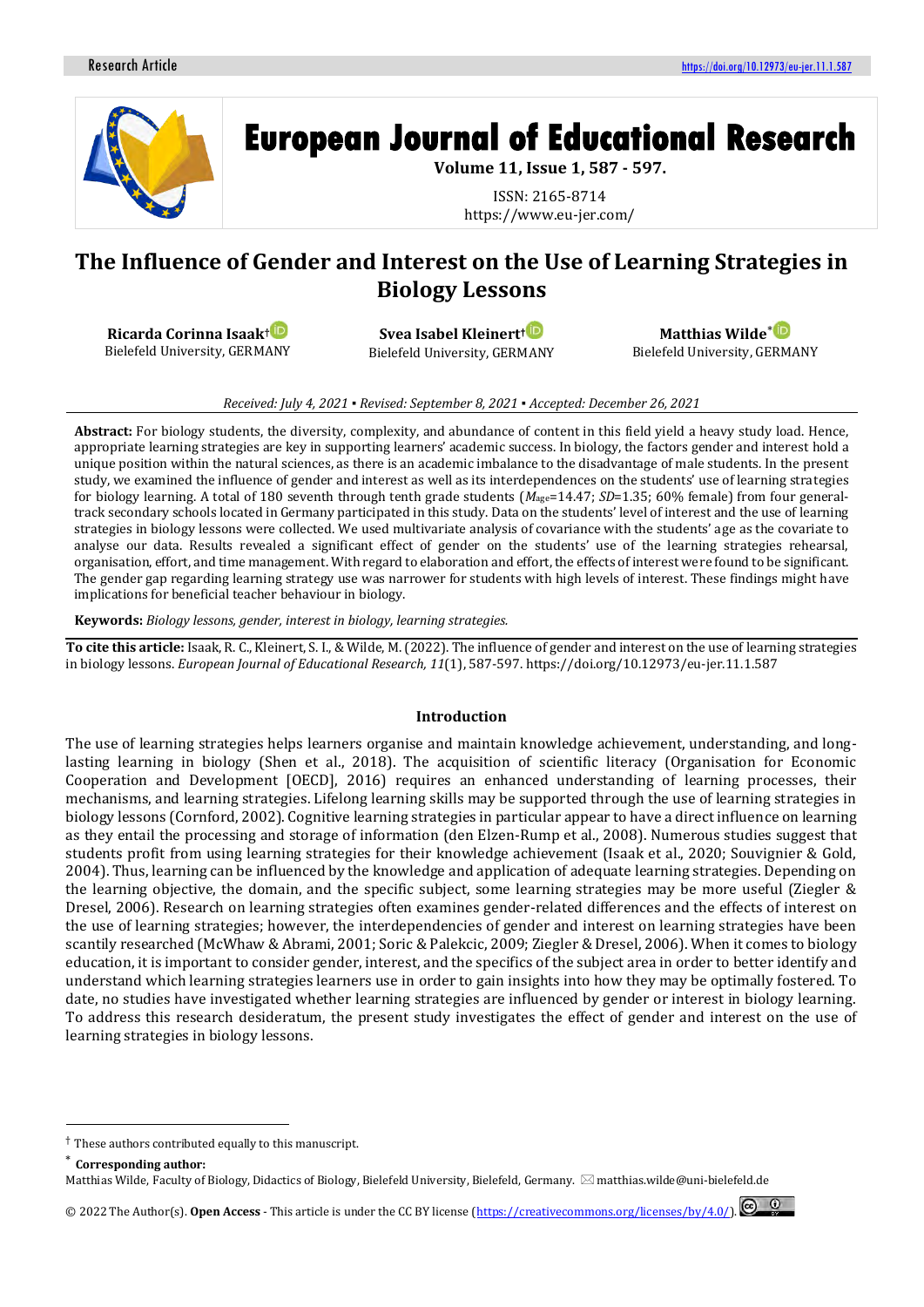#### **Literature Review**

## *Learning strategies for biology learning*

Weinstein and Mayer (1986) define learning strategies "as behaviors and thoughts that a learner engages in during learning and that are intended to influence the learner's encoding process" (p. 315). Learning strategies can be categorised into *cognitive strategies*, *resource management* and *metacognitive strategies* (den Elzen-Rump et al., 2008). The use of these different learning strategies could be relevant for learning biology (Shen et al., 2018). Cognitive learning strategies support biology learning by helping learners process information (Weinstein & Mayer, 1986). They include the strategies of *rehearsal*, *elaboration*, and *organisation* (den Elzen-Rump et al., 2008; Weinstein & Mayer, 1986). *Rehearsal strategies* are used to memorise and acquire a learning content (e.g., repeating facts). With regard to the quantity and variety of biology topics, the use of various *rehearsal strategies* could be important, especially before exams. The use of *elaboration strategies* helps to integrate the learning content into prior knowledge (Weinstein & Mayer, 1986). They involve aspects such as summarising the learning content, constructing analogies, and answering questions about the new learning material (Roelle et al., 2017; Weinstein & Mayer, 1986). For biology learning, *elaboration* might help the learner to really understand overarching key concepts such as compartmentalisation (see Secretariat of the Standing Conference of Education Ministers of the Länder in the Federal Republic of Germany, 2005) and to make connections between the sub-disciplines of biology (Kattmann, 2016). For the systematisation of newly acquired knowledge, *organisational strategies* can be helpful. They include prioritisation, categorisation and systematisation, which manifest themselves in techniques such as marking content items or creating a mind map (Pribadi & Susilana, 2021; Roelle et al., 2017; Weinstein & Mayer, 1986). The subject of biology is characterised by varying system levels such as ecosystems, organisms, organs, cells, cell organelles or biochemical processes within cell compartments (Hammann, 2019). Thus, studying biology requires the understanding of these system levels (Parker et al., 2012). Lastly, the use of *organisational strategies* could counteract the acquisition of unrelated factual knowledge (Jördens et al., 2016). Fiorella and Mayer (2016) found that visualising knowledge in the form of mind-maps and diagrams helped students to develop their knowledge structures (see also Stokhof et al., 2020).

The strategies of resource management consist of internal and external resources (den Elzen-Rump et al., 2008; Waldeyer et al., 2019). Internal resources comprise *effort*, *attention management*, and effective *time management* (den Elzen-Rump et al., 2008). The use of *effort* and *time management strategies* could help learners deal with the considerable volume and complexity of biology-related topics. *Time management strategies* could be especially important before an exam and help learners to maintain an overview of content relevant to learning. External resources involve the *use of literature*, the *arrangement of the learning environment*, and working in a *study group* (den Elzen-Rump et al., 2008).

The last group of learning strategies, metacognitive strategies, aim to control and regulate the cognitive learning strategies (den Elzen-Rump et al., 2008). They consist of *planning*, *monitoring,* and *regulation strategies*, which help students to structure and observe their learning process at a meta level (den Elzen-Rump et al., 2008). According to Brod (2020), the use of metacognitive strategies is mostly relevant for college and university students. Hence, in our study we only included cognitive strategies and resource management to receive first insights into student's strategy use for biology learning with respect to the interdependencies between the factors gender and interest.

#### *Learning strategies for biology learning in relation to gender*

In science education, several empirical studies have found differences between females and males, mostly in favor of males (Schiepe-Tiska et al., 2016). However, when it comes to the subject of biology, this issue becomes more complicated. Although biology belongs to science, females generally exhibit better grades and choose biology as a subject more often than boys do (Kessels et al., 2014). As stated above, biology is characterised by a high number of various and complex topics and thus requires a very good understanding of the vertical and horizontal connectivity within the different system levels (Hammann, 2019). One reason for these gender related differences in favor of females might be the more appropriate use of learning strategies. Previous studies have mostly examined gender differences in learning strategy use without regard to a specific domain (Ziegler & Dresel, 2006). In biology, the appropriate use of learning strategies might help girls to cope with the complexity of the subject. However, to our knowledge, there are currently no studies that have assessed gender differences with respect to the use of learning strategies for learning biology. In the following section, the results of previous studies regarding learning strategies (cognitive strategies: *rehearsal, elaboration* and *organisation;* resource management: *effort* and *time management*) and gender are presented considering the respective domain of the study (subjects and contexts).

The research on cognitive strategies have yielded ambiguous results to date (Ziegler & Dresel, 2006). For *rehearsal strategies,* the findings of the Programme for International Student Assessment (PISA) study (Artelt et al., 2003) suggest that girls are more likely to use rehearsal strategies than boys. These results have been supported by several studies (Artelt et al., 2003; Dresel et al., 2004; Rozendaal et al., 2003; Ruffing et al., 2015). Bembenutty (2007) found similar results among university students. It should be noted that these studies did not assess learning strategies in a specific domain. Zimmerman and Martinez-Pons (1990) assessed rehearsal strategies at school using a structured interview in eight different learning *contexts* (e.g., doing homework tasks or preparing for class work). Their findings revealed no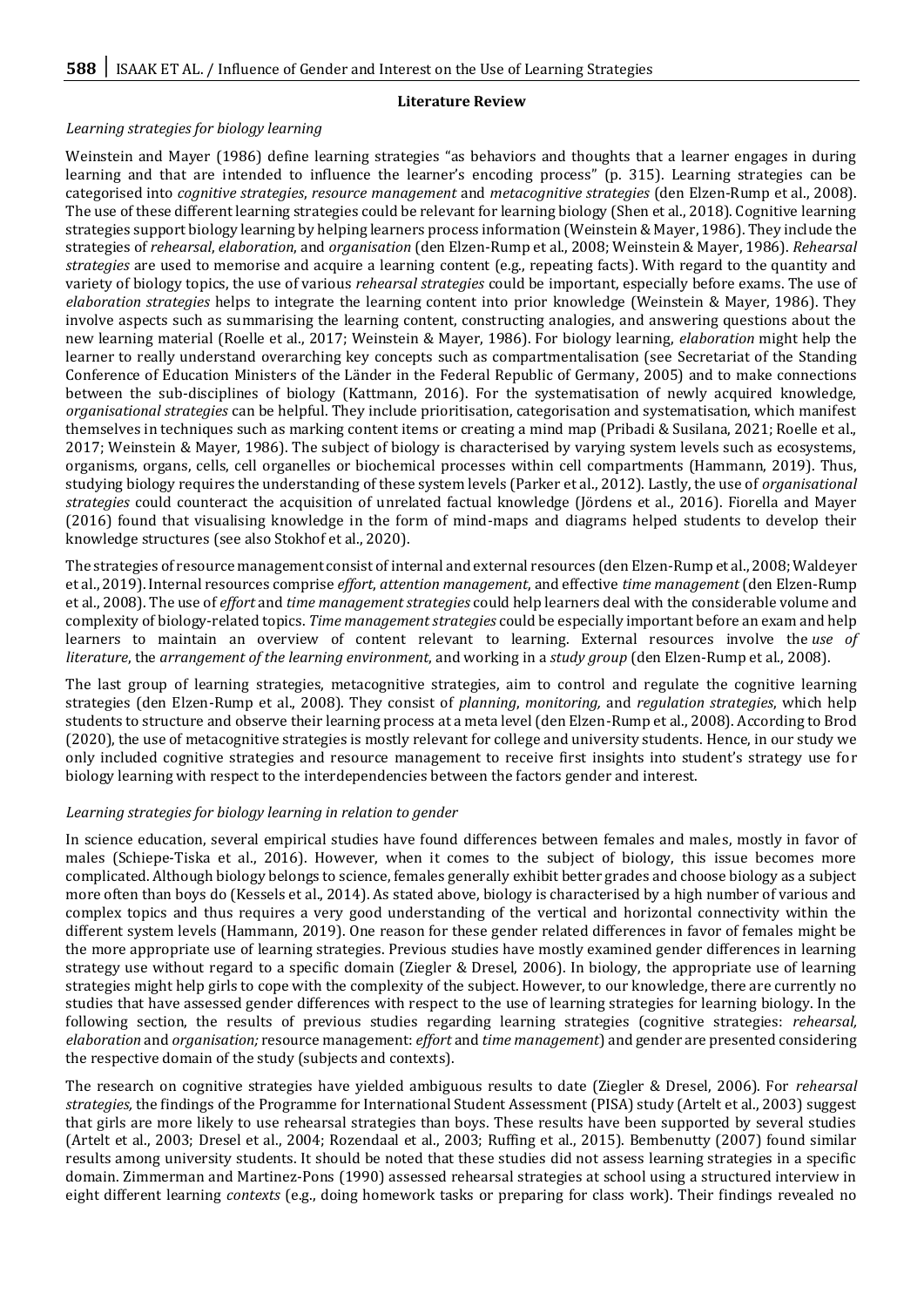gender-related differences in the use of rehearsal strategies. For *elaboration* and *organisational strategies,* the results of the PISA study suggest that there were no significant gender differences (Artelt et al., 2003). Rozendaal et al.'s (2003) investigation found that males reported to use elaboration strategies more frequently than females. In the context of geometry, Pokay and Blumenfeld (1990) found that girls reported a more frequent use of elaboration and organisational strategies. In short, the findings on gender differences with regard to *elaboration* and *organisational strategies* are ambiguous (see also Ziegler & Dresel, 2006). We did not find any studies on cognitive learning strategies and gender in the subject domain of biology at any educational level.

Previous studies on *effort* and *time management* are quite limited (Ziegler & Dresel, 2006), and none could be found for biology. Bembenutty (2007) examined the *effort* and *time management* of higher education students regarding gender. His results indicated no significant differences between the genders concerning *time management*. However, the females reported a more frequent use of *effort*. In addition, the investigation of Ruffing et al. (2015) confirmed these gender differences regarding effort strategies. In a study by Dresel et al. (2004), the male students of Grades 5 to 10 reported using *time management* more often.

These ambiguous findings could be explained by the gender role expectations and stereotypic beliefs in different subjects (Ziegler & Dresel, 2006). Female and male learners prefer learning behaviour that correspond to these gender roles and identity (Hannover & Kessels, 2008). As a consequence, female learners are likely to report a higher use of learning strategies in girls' domains such as languages (Moschner, 2010). By contrast, male students could increasingly use learning strategies in subjects that are described as boys' domains (e.g., the natural sciences except for biology and mathematics; Schiepe-Tiska et al., 2016). In this context, Kurman (2004) and Patrick et al. (2000) found that genderspecific differences in the use of learning strategies depend on the learning context. For the subject of biology, it might be especially interesting to investigate the gender-related strategy use due to the fact that females tend to be more interested in and perform better in biology than males do even though the reverse tends to be the case when it comes to the other natural sciences.

# *Learning strategies for biology learning in relation to students' interest*

Interest plays an important role for learning in school (Krapp, 1992). According to Hidi and Harackiewicz (2000) interest can be characterised as a person-object interaction. Positive experiences accompanying these person-object relation can foster the acquisition of profound knowledge and the learning performance in school (Krapp, 1999; Renninger & Hidi, 2016). However, investigations have shown a decline in students' individual interest in the science-related subjects (biology, chemistry, physics) during their school careers (Krapp & Prenzel, 2011). As a consequence, science teachers should therefore foster the students' interest by dealing with phenomena relevant to the students (Ministry for Schools and Education of the State of North Rhine-Westphalia, 2019). Moreover, gender appears to be one factor that has an impact on interest and motivation in the various subject domains. For example, Schiepe-Tiska et al. (2016) found that boys show a higher degree of interest in the topics related to chemistry and physics, whereas girls are more interested in biology (Schroeders et al., 2013). Learning based on individual interest plays an important role for biology learning (Krapp, 1992). It is therefore assumed that interest can be described as a predictor of the learning strategy use.

Numerous investigations have examined the relationship between interest and motivation and the use of learning strategies (Hariri et al., 2021; McWhaw & Abrami, 2001; Pokay & Blumenfeld, 1990; Schiefele, 1991). Pintrich's study (1999) found that interest fosters the use of deep processing learning strategies such as *elaboration* and *organisational strategies*, as well as the application of surface strategies such as *rehearsal*. In addition, McWhaw and Abrami (2001) found that interest has an impact on the use of deep processing learning strategies. The study by Tulis and Fulmer (2013) also showed the effects of interest on the use of elaboration strategies. Further investigations characterise learning strategies as a mediator in the relationship between students' interest and their learning achievement (Soric & Palekcic, 2009). In science education and in biology education, investigations on the effects of interest on the use of learning strategies are scarce.

# **Methodology**

# *Hypotheses*

To date, learning strategies in biology and the effects of gender, interest and its interdependences on learning strategies in biology have not yet been investigated. To better understand the use of learning strategies in biology, we conducted the present study. Despite the somewhat uncertain state of research, reasonable hypotheses about the learners' use of learning strategies can be formed:

H1:The gender of the students has an impact on students' learning strategy use in biology lessons. Female students report a higher use of *rehearsal strategies* (H1a), *organisational strategies* (*transformation* and *illustrating*) (H1b) and *effort strategies* (H1c). Male students report a higher use of *elaboration strategies* (H1d) and *time management strategies* (H1e).

H2: Interest has a positive effect on the students' learning strategy use in biology lessons, specifically *organisation (transformation* and *illustrating)* (H2a) and *elaboration* (H2b).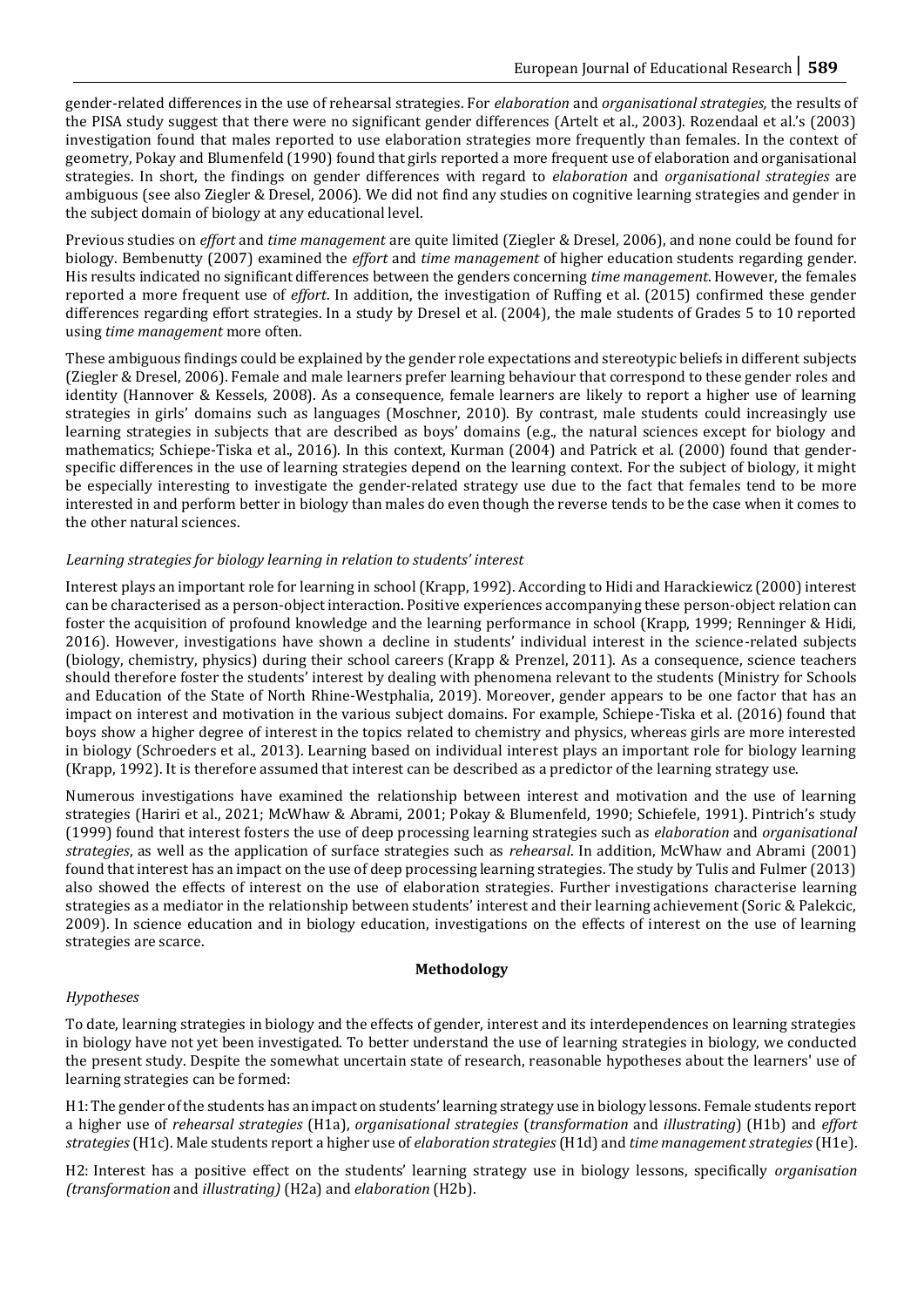H3: Gender differences regarding the use of learning strategies in biology lessons are less pronounced for students with high interest in biology than for those with low interest.

# *Sample*

Our sample consisted of 180 students (60% female) from Grades 7 to 10 at four general-track secondary schools. On average, the students were 14.47 (*SD*=1.35) years old. Before the survey was completed, the students were informed that participation would be anonymous and would have no impact on their learning performance. The students were also divided into the following two groups based on their level of interest in biology using the median as a cut-off value (*Md*=1.6): students with high interest in biology (*n*=87) and students with low interest in biology (*n*=93). Comparing these two groups, ANOVA revealed a significant difference regarding their interest (*F*(1,178)=397.95, *p*=.000, η<sup>2</sup>=.691).

## *Test instruments*

The questionnaire '*How do you learn?*' (Souvignier & Gold, 2004) was conducted to measure the students' use of learning strategies. Cognitive strategies and resource management were measured. The questionnaire included six subscales with 35 items. The items were assessed using a four-point rating scale from 0 (strongly disagree) to 3 (strongly agree). The cognitive learning strategies consisted of the subscales *rehearsal*, *transformation*, *illustrating*, and *elaboration*; resource management included the scales *time management* and *effort*. The two subscales *transformation* and *illustrating* assessed *organisational strategies* (Souvignier & Gold, 2004). The internal consistency was satisfactory, ranging from Cronbach's alpha  $\alpha$ =.74 to .80 (Table 1).

| Subscale (number of items) | <b>Example</b> item                                        | Cronbach's $\alpha$ |
|----------------------------|------------------------------------------------------------|---------------------|
|                            | When I study in biology,                                   |                     |
| Rehearsal (5)              | I practice saying the most important things to myself over | .78                 |
|                            | and over.                                                  |                     |
| Transformation (7)         | I write short summaries of key points.                     | .80                 |
| Illustrating (5)           | I make drawings and sketches so I can understand the       | .76                 |
|                            | subject matter better.                                     |                     |
| Elaboration (7)            | I try to find my own examples that are appropriate for the | .74                 |
|                            | subject matter.                                            |                     |
| Effort(6)                  | I do not give up even though the subject matter is very    | .75                 |
|                            | difficult or complex.                                      |                     |
| Time management (5)        | I stick to a specific schedule.                            | .76                 |

*Table 1. Cronbach's alpha-values (α), example items, and the number of subscale items.* 

We assessed the students' interest in topics related to biology with four adapted items from a PISA questionnaire (Frey et al., 2009; Organisation for Economic Cooperation and Development [OECD], 2007). The test instrument measured interest in topics and issues related to biology and consist of a four-point rating scale from 0 (strongly disagree) to 3 (strongly agree). For example, students had to rate the item: *I like to deal with topics in biology.* Cronbach's alpha was  $\alpha = 79$ .

# *Statistics*

We conducted a 2 (gender: female/male) x 2 (interest: high/low)-MANCOVA to investigate differences in the learning strategies (*rehearsal*, *transformation*, *illustrating*, *elaboration*, *time management*, and *effort*) with regard to gender and interest. The requirements of the MANCOVA were checked. A normal distribution can be assumed for all subscales (*rehearsal*, *transformation*, *illustrating*, *elaboration*, *time management*, and *effort*). In addition, the Levene-tests showed that the homogeneity of variances (homoscedasticity of variances) can be assumed regarding all dependent variables. Box tests showed that the homogeneity of the variance-covariance matrix is fulfilled with regard to all subscales. Since the students' age could be described as a predictor for students' use of learning strategies (Brod, 2020; Lehmann & Hasselhorn, 2010), age was applied as the covariate. ANOVAs were calculated to examine the independence of the covariate from gender and interest. The results revealed no significant difference of the students' age with regard to gender (*F*(1,178)=3.46, *p*=*ns*) and interest (*F*(1,168)=0.41, *p*=*ns*) (Field, 2013). The homogeneity of regression slopes as the second requirement for using a covariate was fulfilled (Field, 2013). Regarding the students' use of learning strategies (*rehearsal*, *transformation*, *illustrating*, *elaboration*, *time management*, and *effort*), the requirements for the implementation of age as the covariate were thus fulfilled (Field, 2013).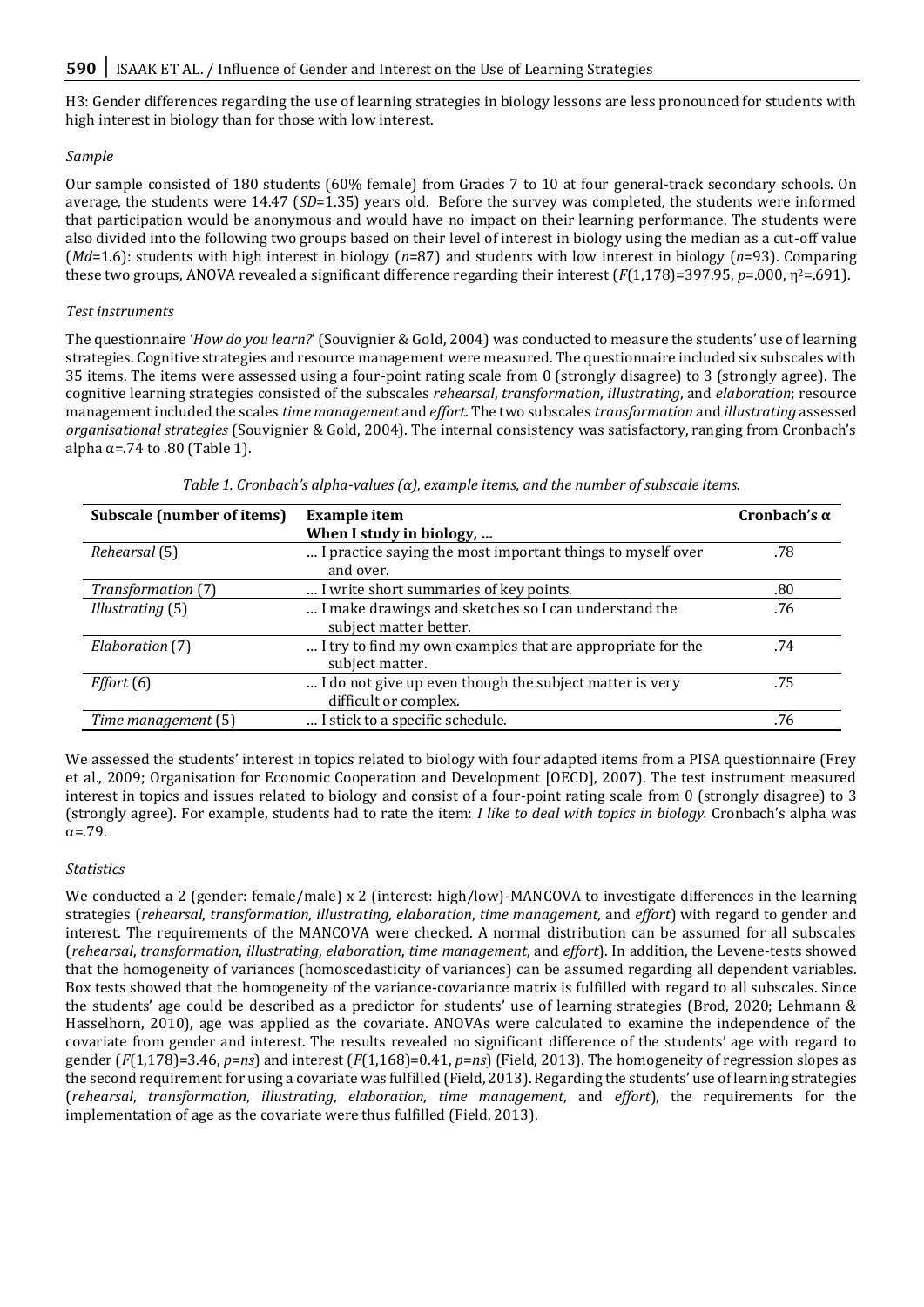## **Findings / Results**

In the following section, we present the results of the 2 (gender) x 2 (interest)-MANCOVA to examine the influence of gender, and interest on the students' use of learning strategies. Regarding the learning strategies *elaboration* and *effort*, we found significant effects of the covariate *age*. This covariate had no impact on the learning strategies *rehearsal*, *transformation*, *illustrating*, and *time management*(Table 2). With regard to *gender*, we found a significant and substantial main effect (*F*(6,160)=7.57, *p*=.000, η2=.221). For the learning strategies *rehearsal*, *transformation*, *illustration*, *time management* and *effort*, significant gender differences were found. Females showed a higher use of these learning strategies in biology lessons. Concerning the learning strategy *elaboration*, the effect of gender was found not to be significant. The female and male biology students reported nearly the same use of elaboration strategies (Table 2). For *interest*, we found a significant effect of medium effect size  $(F(6,160)=1.13, p=.006, \eta^2=.105)$ . For the learning strategies *transformation*, *elaboration* and *effort*, the effects of interest were found to be significant (Table 2). The students with a high degree of interest in biology reported a higher level of use of these learning strategies than the students with low interest. However, we found no significant effect of the factor interest on the use of *illustrating* and *time management* strategies (Table 2). Regarding the main *interaction effect* of *gender x interest* on the students' learning strategy use, we also found a significant effect of medium effect size  $(F(6,160)=2.52, p=.024, \eta^2=.086)$ . For biology students with low interest and for the learning strategies *transformation* and *effort*, the girls reported a higher use of these learning strategies than the boys, whereas the students with high levels of interest of both genders showed nearly the same degree of use of the learning strategies *transformation* and *effort* (Table 2). With regard to the other learning strategy subscales (*rehearsal*, *illustrating*, *elaboration*, and *time management*), no significant interaction effects of gender and interest were found (Table 2).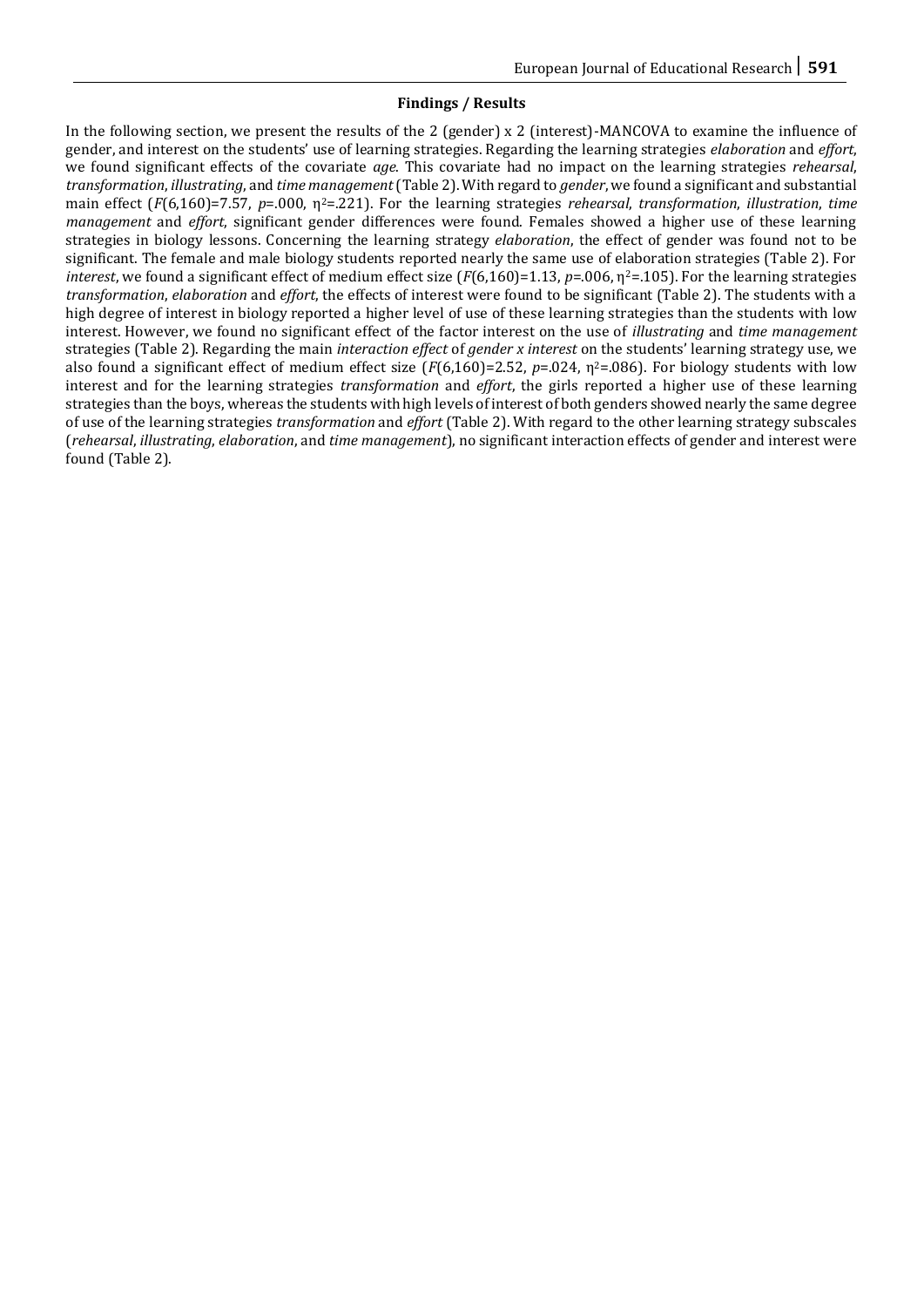| <b>Subscale</b> | Gender | <b>Interest</b> | $\boldsymbol{M}$ | <b>SD</b> | <b>Effect of gender</b>         | <b>Effect of interest</b>                       | <b>Interaction effect</b><br>(gender x interest) | <b>Effect of the covariate</b>               |
|-----------------|--------|-----------------|------------------|-----------|---------------------------------|-------------------------------------------------|--------------------------------------------------|----------------------------------------------|
| Rehearsal       | Female | High            | 2.28             | 0.59      | $F(1,165)=18.82$                | $F(1,165)=3.26$                                 | $F(1,165)=1.02$ , $p=ns$                         | $F(1,165)=0.08$ , $p=ns$                     |
|                 |        | Low             | 2.20             | 0.62      | $p = 000$                       | $p = ns$                                        |                                                  |                                              |
|                 | Male   | High            | 1.94             | 0.70      | $\eta^2 = 102$                  |                                                 |                                                  |                                              |
|                 |        | Low             | 1.65             | 0.66      |                                 |                                                 |                                                  |                                              |
| Transformation  | Female | High            | 1.86             | 0.56      | $F(1,165)=12.04$ ,              | $F(1,165)=5.77$ ,                               | $F(1,165)=6.22$                                  | $F(1,165)=1.99$ , $p=ns$                     |
|                 |        | Low             | 1.88             | 0.66      | $p = 000$                       | $p = 017, \eta^2 = 034$                         | $p = 014$ , $\eta^2 = 0.036$                     |                                              |
|                 | Male   | High            | 1.74             | 0.55      | $\eta^2 = 0.068$                |                                                 |                                                  |                                              |
|                 |        | Low             | 1.26             | 0.70      |                                 |                                                 |                                                  |                                              |
| Illustrating    | Female | High            | 1.39             | 0.63      | $F(1,165)=10.08$ ,              | $F(1,165)=1.35$ ,                               | $F(1,165)=0.84$ , $p=ns$                         | $F(1,165)=3.24, p=ns$                        |
|                 |        | Low             | 1.21             | 0.73      | $p = 0.002$<br>$\eta^2 = 0.058$ | $p = ns$                                        |                                                  |                                              |
|                 | Male   | High            | 0.96             | 0.63      |                                 |                                                 |                                                  |                                              |
|                 |        | Low             | 0.91             | 0.69      |                                 |                                                 |                                                  |                                              |
| Elaboration     | Female | High            | 1.27             | 0.58      | $F(1,165)=0.09$ ,<br>$p = ns$   | $F(1,165)=4.48$ ,<br>$p = 036$ , $\eta^2 = 026$ | $F(1,165)=3.28$ , $p=ns$                         | $F(1,165)=5.72, p=.018,$<br>$\eta^2 = 0.034$ |
|                 |        | Low             | 1.22             | 0.51      |                                 |                                                 |                                                  |                                              |
|                 | Male   | High            | 1.48             | 0.67      |                                 |                                                 |                                                  |                                              |
|                 |        | Low             | 1.11             | 0.61      |                                 |                                                 |                                                  |                                              |
| Effort          | Female | High            | 2.06             | 0.53      | $F(1,165)=23.77$ ,              | $F(1,165)=9.59$ ,                               | $F(1,165)=4.08$ ,                                | $F(1,165)=8.21, p=.005,$                     |
|                 |        | Low             | 1.99             | 0.53      | $p = 000$                       | $p = 002$ , $\eta^2 = 055$                      | $p = 0.045, \eta^2 = 0.024$                      | $\eta^2 = 0.047$                             |
|                 | Male   | High            | 1.79             | 0.61      | $\eta^2 = 126$                  |                                                 |                                                  |                                              |
|                 |        | Low             | 1.36             | 0.56      |                                 |                                                 |                                                  |                                              |
| Time management | Female | High            | 1.23             | 0.85      | $F(1,165)=19.77$ ,              | $F(1,165)=0.15$ ,                               | $F(1,165)=0.44$ , p=ns                           | $F(1,165)=2.35, p=ns$                        |
|                 |        | Low             | 1.37             | 0.65      | $p = 000$                       | $p = ns$                                        |                                                  |                                              |
|                 | Male   | High            | 0.80             | 0.65      | $\eta^2 = 107$                  |                                                 |                                                  |                                              |
|                 |        | Low             | 0.77             | 0.60      |                                 |                                                 |                                                  |                                              |

*Table 2. Results of the multivariate analysis of covariance with regard to the learning strategy subscales.*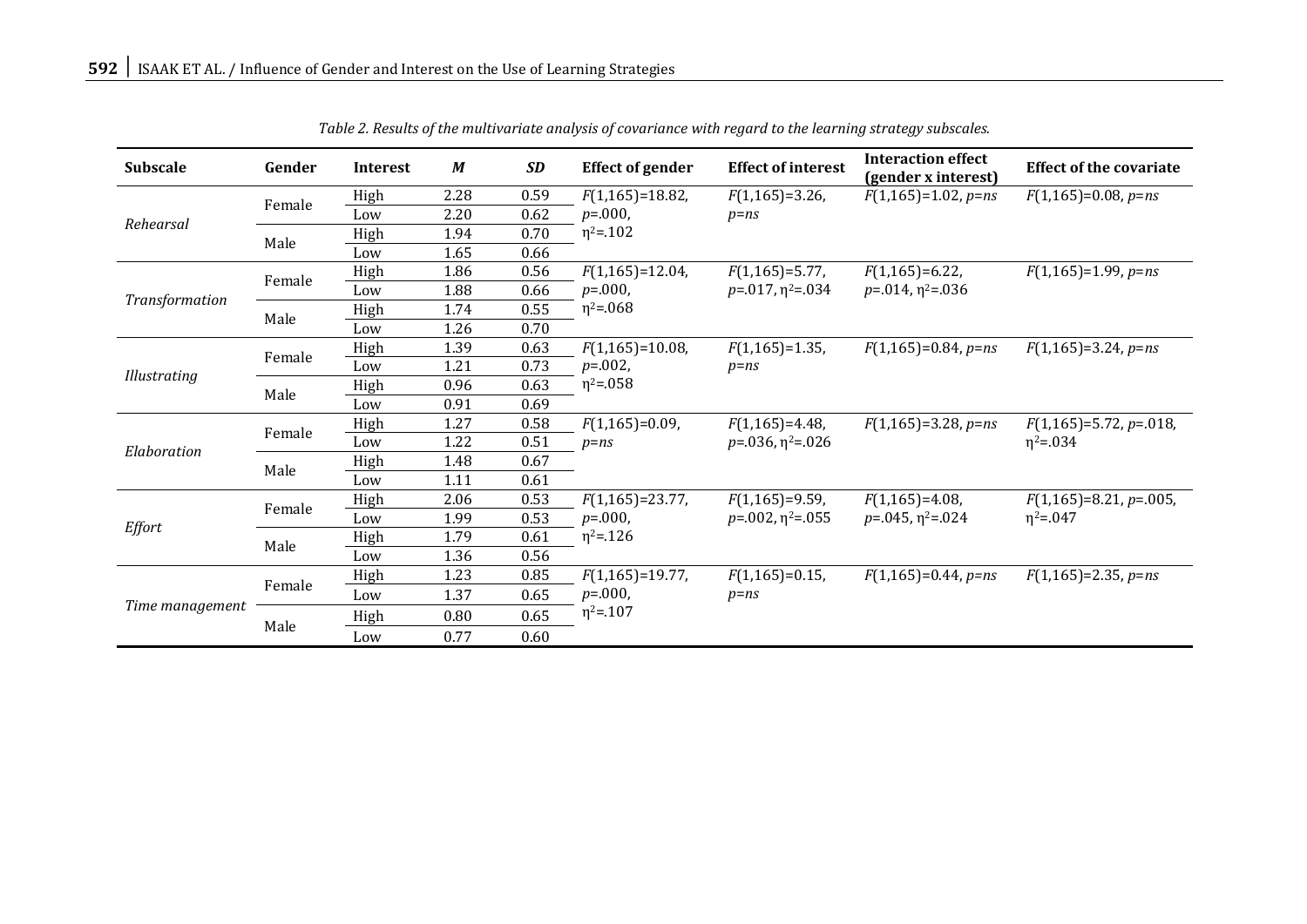#### **Discussion**

The objective of the present study was to investigate the influence of gender and interest and the interaction of these variables on the students' learning strategy use in biology lessons.

First, we hypothesised that gender would have an impact on the students' use of rehearsal, organisation (transformation and illustrating), elaboration, effort, and time management strategies in biology lessons. Our results revealed that the girls reported a higher use of rehearsal (H1a), organisation (transformation and illustrating) (H1b), effort (H1c) and time management (H1e) strategies. The students' gender seemed to have an important impact on these learning strategies. However, the gender of the students did not appear to influence the learning strategy elaboration (H1d). Thus, our hypotheses H1a, H1b, and H1c with regard to gender could be confirmed, while hypotheses H1d and H1e should be rejected.

Most of our results are in accordance with previous findings in areas that were not specific to biology education. Several studies have found that females reported using rehearsal strategies more often than males (Artelt et al., 2003; Bembenutty, 2007; Dresel et al., 2004; Rozendaal et al., 2003; Ruffing et al., 2015). The findings concerning organisational strategies are in line with previous results in which females reported using organisational strategies more often than males (Pokay & Blumenfeld, 1990; Ruffing et al., 2015). The results regarding effort are also in accordance with previous findings which showed that females report that they use this strategy more often than males (Bembenutty, 2007; Ruffing et al., 2015). Contrary to the findings of Dresel et al. (2004), we found that girls reported a higher use of time management strategies. In this context, the subject-specificity of biology could play a key role in explaining gender differences regarding the use of learning strategies (see also Lauermann et al., 2019). Quaiser-Pohl (2012) describes biology as a girls' domain. It is therefore assumed that girls show higher degrees of interest in biological topics (Schroeders et al., 2013). Since students generally want to be in accordance with their gender role expectations, they prefer learning activities that correspond to them (Hannover & Kessels, 2008). Furthermore, gender-related learning behaviour could explain the gender differences regarding the learning strategy use. Several studies have found that girls show more diligence, self-discipline, and self-regulation (Duckworth & Seligman, 2006; Matthews et al., 2009; Wagner et al., 2008). Therefore, this study confirms the influence of gender-specific learning characteristics on the application of learning strategies. However, contrary to our expectation that the boys would use more elaboration strategies than the girls (Rozendaal et al., 2003), the students' gender did not have a significant impact on elaboration. The higher interest of female students in biology (e.g., Quaiser-Pohl, 2012) might have compensated for the generally higher use of elaboration strategies by male learners.

Second, we hypothesised that the students' interest in biology would have an impact on their use of organisation (transformation and illustrating) and elaboration in biology lessons. Our results revealed that interest did not influence organisational strategies (transformation and illustrating) (H2a). We also found that elaboration strategies were used mainly by the students with a high degree of interest (H2b). Thus, hypothesis 2a was not confirmed, whereas hypothesis 2b was supported. Our finding concerning elaboration strategies (H2b) is in accordance with those of McWhaw and Abrami (2001), Pintrich (1999), Tulis and Fulmer (2013), and Walkington and Bernacki (2014). Hence, interest appears to support the use of elaboration strategies (see also Schweder & Raufelder, 2021). Surprisingly, interest did not appear to be a predictor of the deep processing strategy organisation (Pintrich, 1999). Our results showed that the students with a high degree of interest reported using more effort. As mentioned previously, interest could promote the acquisition of long-term and profound knowledge (Krapp, 1999). In addition, these experiences can result in the reactivation as well as the autonomous and voluntary extension of this knowledge (Krapp, 1999). For this reason, interest could lead to a higher degree of student activation and the development of independent involvement with this subject. Therefore, the students with a higher degree of interest probably reported a higher degree of effort.

Third, we hypothesised that gender differences with regard to learning strategy use would be less pronounced for students with a high degree of interest in biology than for those with a low degree of interest (H3). The results of our study showed a reduction of the gender gap in terms of the learning strategies transformation and effort with respect to male students without any disadvantage for the female students. The students with a high degree of interest in biology reported nearly the equal amount of use of these learning strategies regardless of their gender. These results showed that male students could use the same degree of these learning strategies as female students in biology lessons. When male learners are more interested in the field of biology, gender-related differences could be minimised. It is therefore assumed that fostering interest in biology would promote strategy use for all learners, especially for the boys. These results are in accordance with Desch et al. (2017), who showed that autonomy supportive teaching behaviour as a method to foster students' interest (Großmann & Wilde, 2020) could mitigate gender-related differences in biology classes. As a consequence, the findings of our investigation revealed the importance of the factor interest to overcome the gender gap regarding the students' learning strategy use in biology classes.

#### **Conclusion**

In our study, we found that *gender* and *interest* have an impact on the use of learning strategies in biology lessons. With regard to gender, the girls reported a higher use of *rehearsal*, *organisational*, *effort,* and *time management* strategies in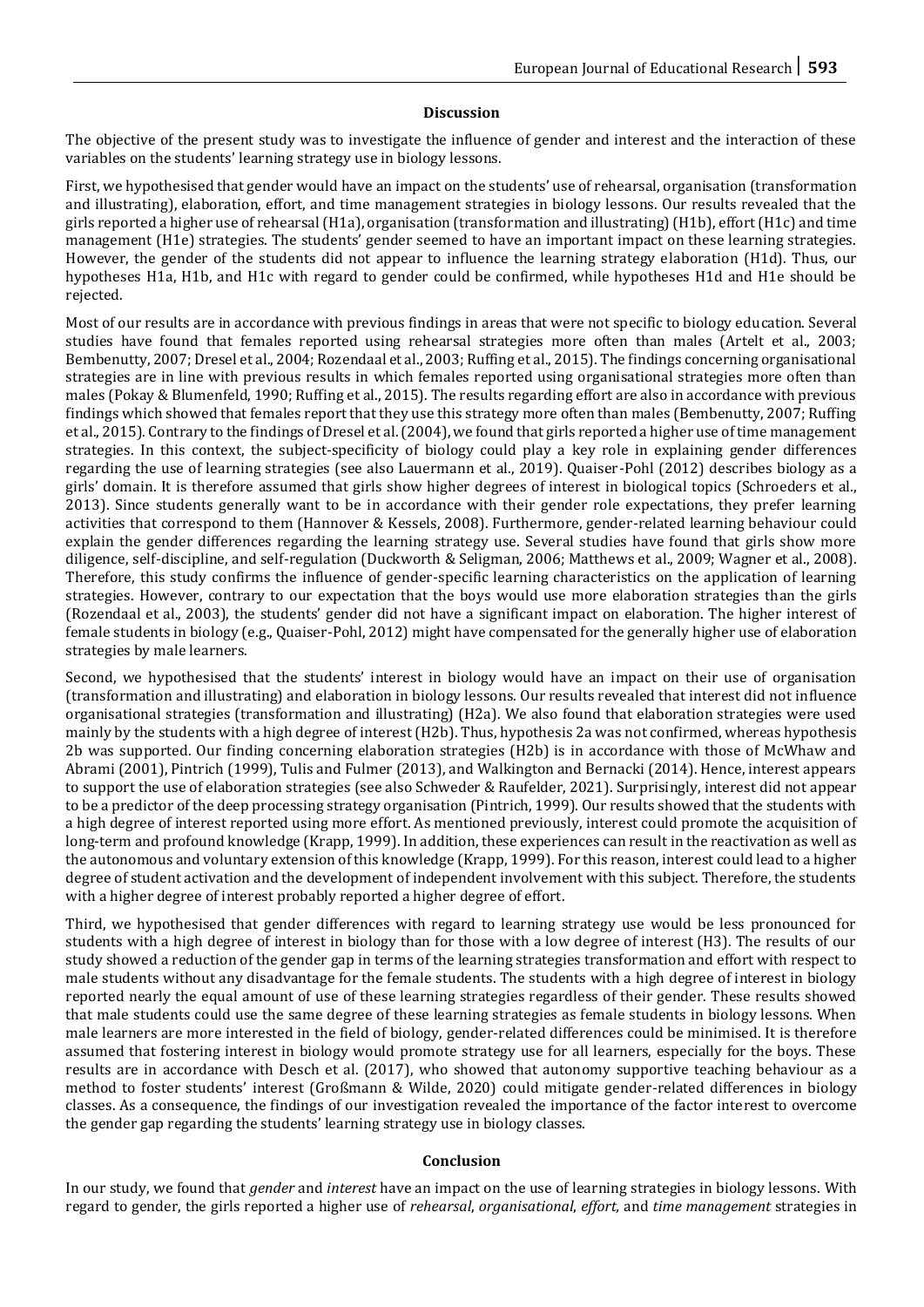biology lessons. These differences in the use of learning strategies regarding gender could be explained by genderspecific learning behaviour (Matthews et al., 2009; Wagner et al., 2008). Since biology is described as a feminine domain, the subject-specificity of biology could play a key role in explaining gender differences with regard to the use of learning strategies. Concerning the students' interest, a high level of subject-related interest is important because it encourages learners to use deep processing learning strategies in biology lessons. All in all, the present study shows the relevance of the factors gender and interest for the use and promotion of learning strategies. Therefore, our investigation highlighted the need to consider students' gender and interest in teaching and learning biology.

#### **Recommendations**

Our study revealed various implications for researchers and biology teachers. With regard to the higher use of learning strategies by female students, teachers should encourage the use of learning strategies and promote their use in the biology classroom, especially among males. Den Elzen-Rump et al. (2008) argue that the application of learning strategies should be explicitly explained and practiced in specific learning environments. In addition, biology teachers should constantly foster the use of learning strategies so that the autonomous application of these strategies can be ensured (den Elzen-Rump et al., 2008). Isaak et al. (2020) emphasised the relationship between learning strategies and the specific learning situation. Furthermore, different learning methods could be used in biology lessons to foster the male students' use of learning strategies. While female students prefer to work in groups (Aldridge & Rowntree, 2021), the use of competitive learning methods might be beneficial for male learners in particular. Moreover, mathematical, chemical, and physical contexts (e.g., biochemistry, mathematical evaluation of biological experiments) that are more congruent with male students' interests could be integrated into biology lessons (Schiepe-Tiska et al., 2016).

Interest in biology should be promoted, especially when deep processing learning strategies such as elaboration are required for the learning process. The results of the present investigation suggest that promoting interest could not only minimise gender-related differences in biology lessons with regard to the learning strategy use, but support all learners regardless of their gender. In this context, autonomy supportive teaching behaviour could be implemented to support students' interest in biology classes (Großmann & Wilde, 2020). For this reason, our study could address the lack of practical and theoretical implications for reducing gender differences in the use of learning strategies in biology education.

## **Limitations**

A limitation of the current study might be that the various learning strategies were assessed using a questionnaire. Questionnaires measure the self-reported use of learning strategies. However, the described problem of the retrospective measurement of learning strategies could be addressed by the used questionnaire of Souvignier and Gold (2004). They found that rehearsal strategies could predict students' rote learning while elaboration strategies had an impact on the higher levels of achievement (Souvignier & Gold, 2004). In future studies, the use of learning strategies might also be measured by using qualitative methods during a learning task such as thinking aloud protocols and traces so that the learning strategies can be measured closer to the learning situation at hand (Rogiers et al., 2020). In this case, follow-up studies are needed for further clarification. A second limitation of this study is that metacognitive strategies were not measured. Hence, future studies might address the use of these strategies.

# **Acknowledgements**

We acknowledge support for the publication costs by the Open Access Publication Fund of Bielefeld University.

#### **References**

- Aldridge, J. M., & Rowntree, K. (2021). Investigating relationships between learning environment perceptions, motivation and self-regulation for female science students in Abu Dhabi, United Arab Emirates. *Research in Science Education*. Advance online publication.<https://doi.org/10.1007/s11165-021-09998-2>
- Artelt, C., Baumert, J., Julius-McElvany, N., & Peschar, J. (2003). *Learners for life: Student approaches to learning: Results from PISA 2000.* OECD. <https://bit.ly/3Ggee8l>
- Bembenutty, H. (2007). Self-regulation of learning and academic delay of gratification: Gender and ethnic differences among college students. *Journal of Advanced Academics, 18*(4), 586-616.<https://doi.org/10.4219/jaa-2007-553>
- Brod, G. (2020). Generative learning: Which strategies for what age? *Educational Psychology Review*. Advance online publication. <https://doi.org/10.1007/s10648-020-09571-9>
- Cornford, I. R. (2002). Learning-to-learn strategies as a basis for effective lifelong learning. *International Journal of Lifelong Education, 21*(4), 357-368[. https://doi.org/10.1080/02601370210141020](https://doi.org/10.1080/02601370210141020)
- den Elzen-Rump, V., Leutner, D., & Wirth, J. (2008). Lernstrategien im Unterrichtsalltag [Learning strategies in everyday teaching]. In S. Kliemann (Ed.), *Schülergerechtes Arbeiten in der Sekundarstufe I: Diagnostizieren und Fördern*  [Student-centered work in secondary level I: Diagnosis and support] (pp. 101-113). Cornelsen-Scriptor.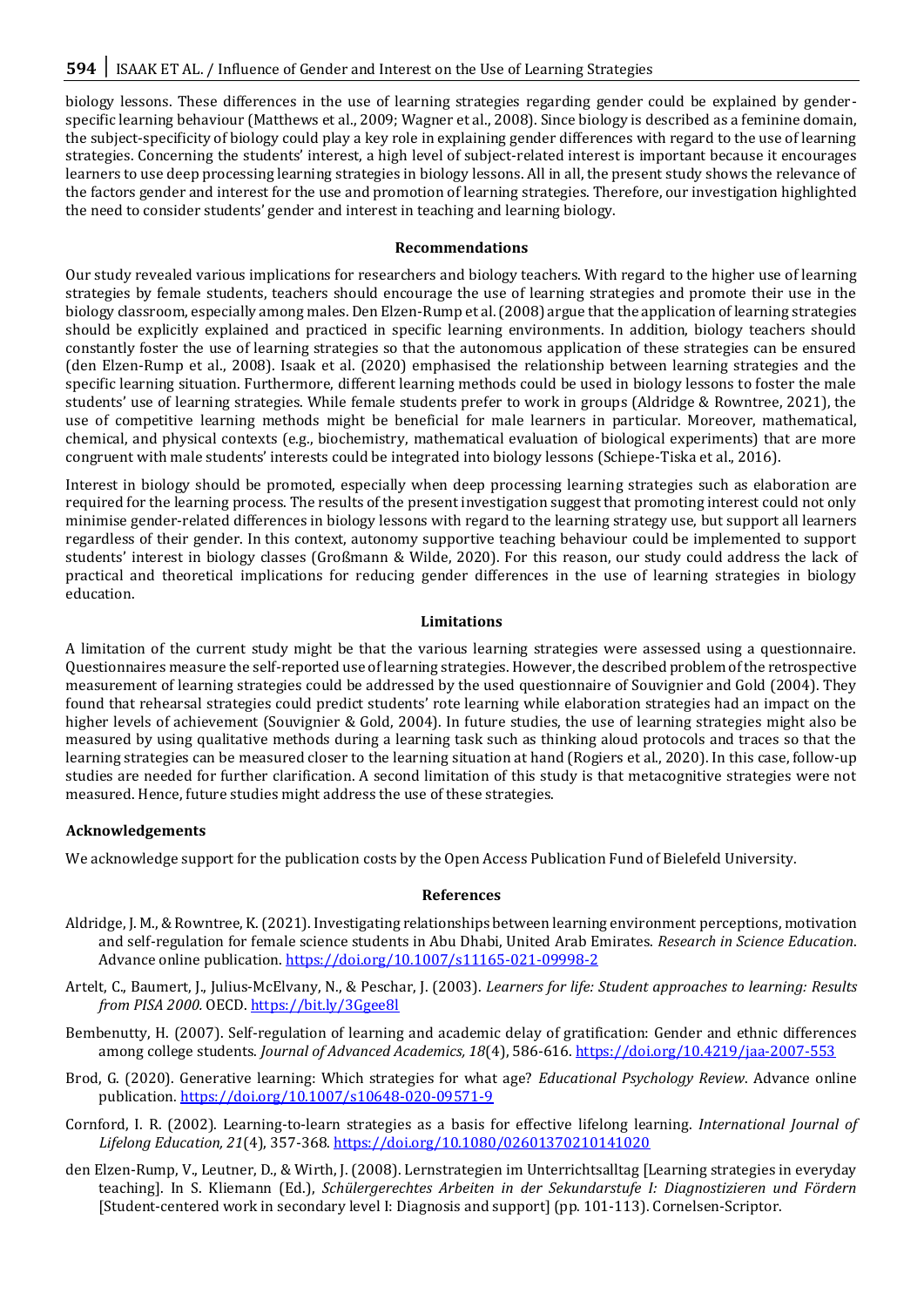- Desch, I., Basten, M., Großmann, N., & Wilde, M. (2017). Geschlechterdifferenzen in der wahrgenommenen Erfüllung der Prozessmerkmale gemäßigt konstruktivistischer Lernumgebungen – Die Effekte von Autonomieförderung durch Schülerwahl [Gender differences in the perception of moderate constructivist learning environments – The effects of autonomy support by means of students' choice]. *Journal for Educational Research Online, 9*(2), 156-182. <https://bit.ly/3Gf7Nm8>
- Dresel, M., Stöger, H., & Ziegler, A. (2004). *Lernstrategiegebrauch in Abhängigkeit von Bildungsgängen und Jahrgangsstufen in der Sekundarstufe* [The dependence of learning strategy use on academic program and grade levels at the secondary level] (Ulmer Forschungsberichte aus der Pädagogischen Psychologie, 11). Universität, Abt. Pädagogische Psychologie.
- Duckworth, A. L., & Seligman, M. E. P. (2006). Self-discipline gives girls the edge: Gender in self-discipline, grades, and achievement test scores. *Journal of Educational Psychology, 98*(1), 198-208. [https://doi.org/10.1037/0022-](https://doi.org/10.1037/0022-0663.98.1.198) [0663.98.1.198](https://doi.org/10.1037/0022-0663.98.1.198)
- Field, A. (2013). *Discovering statistics using IBM SPSS statistics* (4th ed.). Sage.
- Fiorella, L., & Mayer, R. E. (2016). Eight ways to promote generative learning. *Educational Psychology Review, 28*, 717- 741[. https://doi.org/10.1007/s10648-015-9348-9](https://doi.org/10.1007/s10648-015-9348-9)
- Frey, A., Taskinen, P., Schütte, K., Prenzel, M., Artelt, C., Baumert, J., Blum, W., Hammann, M., Klieme, E., & Pekrun, R. (2009). *PISA 2006 Skalenhandbuch. Dokumentation der Erhebungsinstrumente* [PISA 2006 scale manual. Documentation of the survey instruments]. Waxmann.
- Großmann, N., & Wilde, M. (2020). Promoting interest by supporting learner autonomy: The effects of teaching behaviour in biology lessons. *Research in Science Education, 50*, 1763-1788[. https://doi.org/10.1007/s11165-018-9752-5](https://doi.org/10.1007/s11165-018-9752-5)
- Hammann, M. (2019). Organisationsebenen biologischer Systeme unterscheiden und vernetzen: Empirische Befunde und Empfehlungen für die Praxis [Distinguishing and networking organisational levels of biological systems: Empirical findings and recommendations for practice]. In J. Groß, M. Hammann, P. Schmiemann & J. Zabel (Eds.), *Biologiedidaktische Forschung: Erträge für die Praxis* [Biology-didactic research: Income for practice] (pp. 77-91). Springer. [https://doi.org/10.1007/978-3-662-58443-9\\_5](https://doi.org/10.1007/978-3-662-58443-9_5)
- Hannover, B., & Kessels, U. (2008). Geschlechtsunterschiede beim Lernen [Gender differences in learning]. In W. Schneider & M. Hasselhorn (Eds.), *Handbuch der Pädagogischen Psychologie* (Reihe Handbuch der Psychologie) [Handbook of pedagogical psychology] (pp. 116-125). Hogrefe.
- Hariri, H., Karwan, D. H., Haenilah, E. Y., Rini, R., & Suparman, U. (2021). Motivation and learning strategies: Student motivation affects student learning strategies. *European Journal of Educational Research, 10*(1), 39-49. <https://doi.org/10.12973/eu-jer.10.1.39>
- Hidi, S. E., & Harackiewicz, J. M. (2000). Motivating the academically unmotivated: A critical issue for the 21st century. *Review of Educational Research, 70*(2), 151-179.<https://doi.org/10.3102/00346543070002151>
- Isaak, R., Hüfner, C., Basten, M., & Wilde, M. (2020). Der Einfluss von Elaborationsstrategien auf die Lernleistung im Biologieunterricht unter Berücksichtigung unterschiedlicher kognitiver Anforderungsbereiche [The influence of elaboration strategies on learning performance in biology lessons regarding different cognitive achievement levels]. *Psychology in Education and Teaching/ Psychologie in Erziehung und Unterricht, 67*(2), 124-137. <https://bit.ly/31yLdWH>
- Jördens, J., Asshoff, R., Kullmann, H., & Hammann, M. (2016). Providing vertical coherence in explanations and promoting reasoning across levels of biological organization when teaching evolution. *International Journal of Science Education, 38*(6), 960-992[. https://doi.org/10.1080/09500693.2016.1174790](https://doi.org/10.1080/09500693.2016.1174790)
- Kattmann, U. (2016). Auswahl und Verknüpfung der Lerninhalte [Selection and linking of learning content]. In H. Gropengießer, U. Harms & U. Kattmann (Eds.), *Fachdidaktik Biologie* [Biology Didactics] (pp. 29-38). Aulis Verlag.
- Kessels, U., Heyder, A., Latsch, M., & Hannover, B. (2014). How gender differences in academic engagement relate to students' gender identity. *Educational Research, 56*(2), 220-229. <https://doi.org/10.1080/00131881.2014.898916>
- Krapp, A. (1992). Interesse, Lernen und Leistung. Neue Forschungsansätze in der Pädagogischen Psychologie [Interest, learning, and achievement. New empirical approaches in pedagogical psychology]. *Journal of Pedagogy/ Zeitschrift für Pädagogik, 38*(5), 747-770.<https://bit.ly/3mEyoBA>
- Krapp, A. (1999). Intrinsische Lernmotivation und Interesse. Forschungsansätze und konzeptuelle Überlegungen [Intrinsic motivation for learning and interest. Empirical approaches and conceptual considerations]. *Journal of Pedagogy/ Zeitschrift für Pädagogik, 45*(3), 387-406.<https://bit.ly/31CCDG4>
- Krapp, A., & Prenzel, M. (2011). Research on interest in science: Theories, methods, and findings. *International Journal of Science Education, 33*(1), 27-50.<https://doi.org/10.1080/09500693.2010.518645>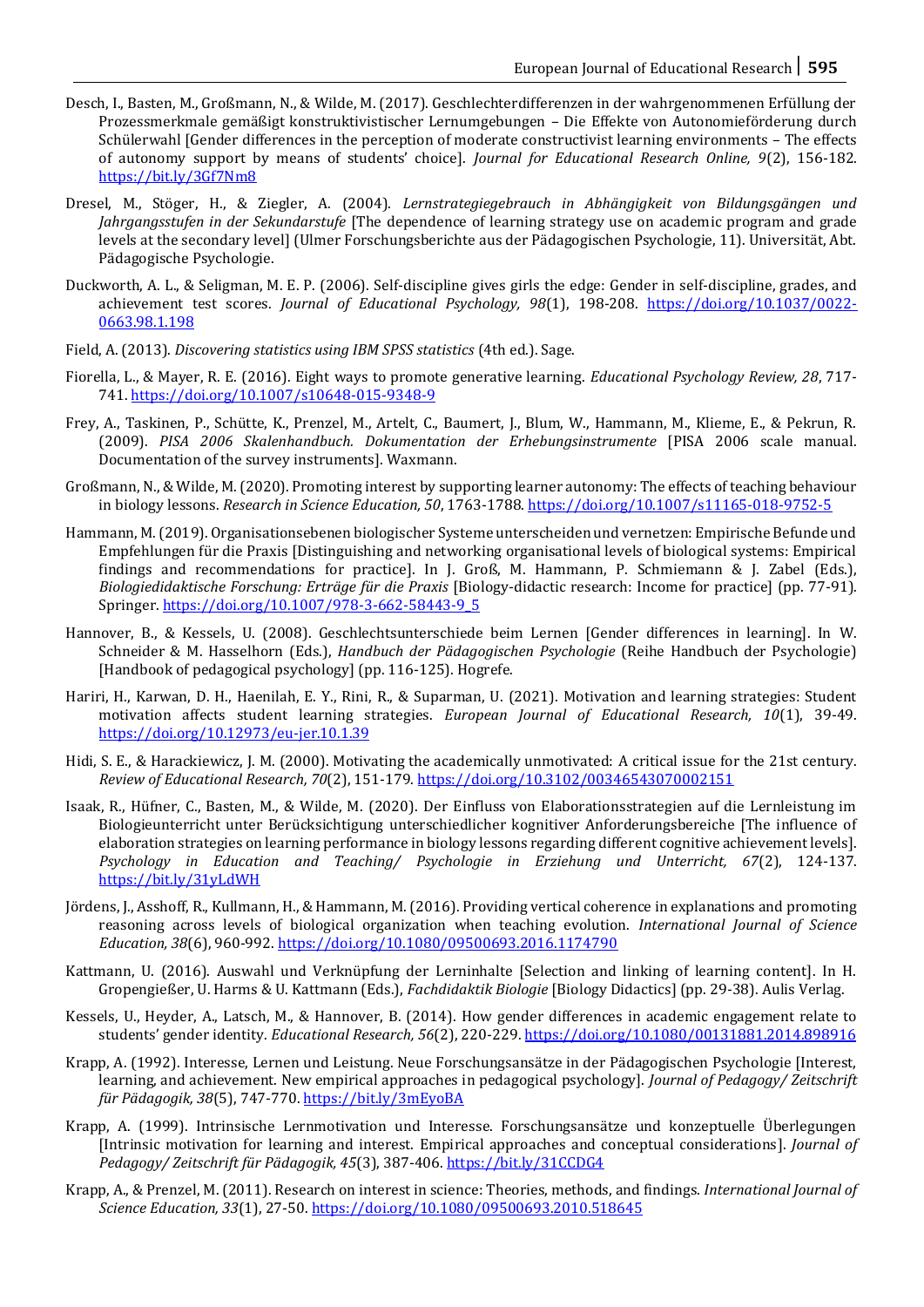- **596** SAAK ET AL. / Influence of Gender and Interest on the Use of Learning Strategies
- Kurman, J. (2004). Gender, self-enhancement, and self-regulation of learning behaviors in junior high school. *Sex Roles, 50*, 725-735[. https://doi.org/10.1023/B:SERS.0000027573.36376.69](https://doi.org/10.1023/B:SERS.0000027573.36376.69)
- Lauermann, F., Meißner, A., & Steinmayr, R. (2019). Relative importance of intelligence and ability self-concept in predicting test performance and school grades in the math and language arts domains. *Journal of Educational Psychology, 112*(2), 364-383[. http://doi.org/10.1037/edu0000377](http://doi.org/10.1037/edu0000377)
- Lehmann, M., & Hasselhorn, M. (2010). The dynamics of free recall and their relation to rehearsal between 8 and 10 years of age. *Child Development, 81*(3), 1006-1020. <https://doi.org/10.1111/j.1467-8624.2010.01448.x>
- Matthews, J. S., Ponitz, C. C., & Morrison, F. J. (2009). Early gender differences in self-regulation and academic achievement. *Journal of Educational Psychology, 101*(3), 689-704.<https://doi.org/10.1037/a0014240>
- McWhaw, K., & Abrami, P. C. (2001). Student goal orientation and interest: Effects on students' use of self-regulated learning strategies. *Contemporary Educational Psychology, 26*(3), 311-329. <https://doi.org/10.1006/ceps.2000.1054>
- Ministry for Schools and Education of the State of North Rhine-Westphalia (Ed.). (2019). *Kernlehrplan für die Sekundarstufe I Gymnasium in Nordrhein-Westfalen. Biologie* [Core curriculum for the secondary school in North Rhine-Westphalia. Biology]. Ritterbach Verlag.
- Moschner, B. (2010). Pädagogische Psychologie. Pädagogische Psychologie und Geschlechterforschung [Educational psychology. Educational psychology and gender studies]. In G. Steins (Ed.), *Handbuch Psychologie und Geschlechterforschung* [Handbook of psychology and gender studies] (pp. 175-188). VS Verlag für Sozialwissenschaften. [https://doi.org/10.1007/978-3-531-92180-8\\_10](https://doi.org/10.1007/978-3-531-92180-8_10)
- Organisation for Economic Cooperation and Development. (2007). *PISA 2006. Science competencies for tomorrow's world (volume 1: Analysis)*. National Bank of Belgium Museum[. https://bit.ly/3Fwwydt](https://bit.ly/3Fwwydt)
- Organisation for Economic Cooperation and Development. (2016). *PISA 2015. (volume I): Excellence and equity in*  education. OECD Publishing[. https://bit.ly/318IFPa](https://bit.ly/318IFPa)
- Parker, J. M., Anderson, C. W., Heidemann, M., Merrill, J., Merritt, B., Richmond, G., & Urban-Lurain, M. (2012). Exploring undergraduates' understanding of photosynthesis using diagnostic question clusters. *CBE-Life Sciences Education, 11*(1), 47-57[. https://doi.org/10.1187/cbe.11-07-0054](https://doi.org/10.1187/cbe.11-07-0054)
- Patrick, H., Ryan, A. M., & Pintrich, P. R. (2000). The differential impact of extrinsic and mastery goal orientations on males' and females' self-regulated learning. *Learning and Individual Differences, 11*(2), 153-171. [https://doi.org/10.1016/S1041-6080\(00\)80003-5](https://doi.org/10.1016/S1041-6080(00)80003-5)
- Pintrich, P. R. (1999). The role of motivation in promoting and sustaining self-regulated learning. *International Journal of Educational Research, 31*(6), 459-470[. https://doi.org/10.1016/S0883-0355\(99\)00015-4](https://doi.org/10.1016/S0883-0355(99)00015-4)
- Pokay, P., & Blumenfeld, P. C. (1990). Predicting achievement early and late in the semester: The role of motivation and use of learning strategies. *Journal of Educational Psychology, 82*(1), 41-50. [https://doi.org/10.1037/0022-](https://doi.org/10.1037/0022-0663.82.1.41) [0663.82.1.41](https://doi.org/10.1037/0022-0663.82.1.41)
- Pribadi, B. A., & Susilana, R. (2021). The use of mind mapping approach to facilitate students' distance learning in writing modular based on printed learning materials. *European Journal of Educational Research, 10*(2), 907-917. <https://doi.org/10.12973/eu-jer.10.2.907>
- Quaiser-Pohl, C. (2012). Mädchen und Frauen in MINT: Ein Überblick [Girls and women in STEM: An overview]. In M. Heilemann, H. Stöger & A. Ziegler (Eds.), *Mädchen und Frauen in MINT – Bedingungen von Geschlechtsunterschieden und Interventionsmöglichkeiten* [Girls and women in STEM - Conditions of gender differences and intervention options] (pp. 13-40). LIT.
- Renninger, K. A., & Hidi, S. E. (2016). *The power of interest for motivation and engagement*. Routledge. <https://doi.org/10.4324/9781315771045>
- Roelle, J., Nowitzki, C., & Berthold, K. (2017). Do cognitive and metacognitive processes set the stage for each other? *Learning and Instruction, 50,* 54-64[. https://doi.org/10.1016/j.learninstruc.2016.11.009](https://doi.org/10.1016/j.learninstruc.2016.11.009)
- Rogiers, A., Merchie, E., & Van Keer, H. (2020). What they say is what they do? Comparing task-specific self-reports, thinkaloud protocols, and study traces for measuring secondary school students' text-learning strategies. *European Journal of Psychology of Education, 35*, 315-332.<https://doi.org/10.1007/s10212-019-00429-5>
- Rozendaal, J. S., Minnaert, A., & Boekaerts, M. (2003). Motivation and self-regulated learning in secondary vocational education: Information-processing type and gender differences. *Learning and Individual Differences, 13*(4), 273-289. [https://doi.org/10.1016/S1041-6080\(03\)00016-5](https://doi.org/10.1016/S1041-6080(03)00016-5)